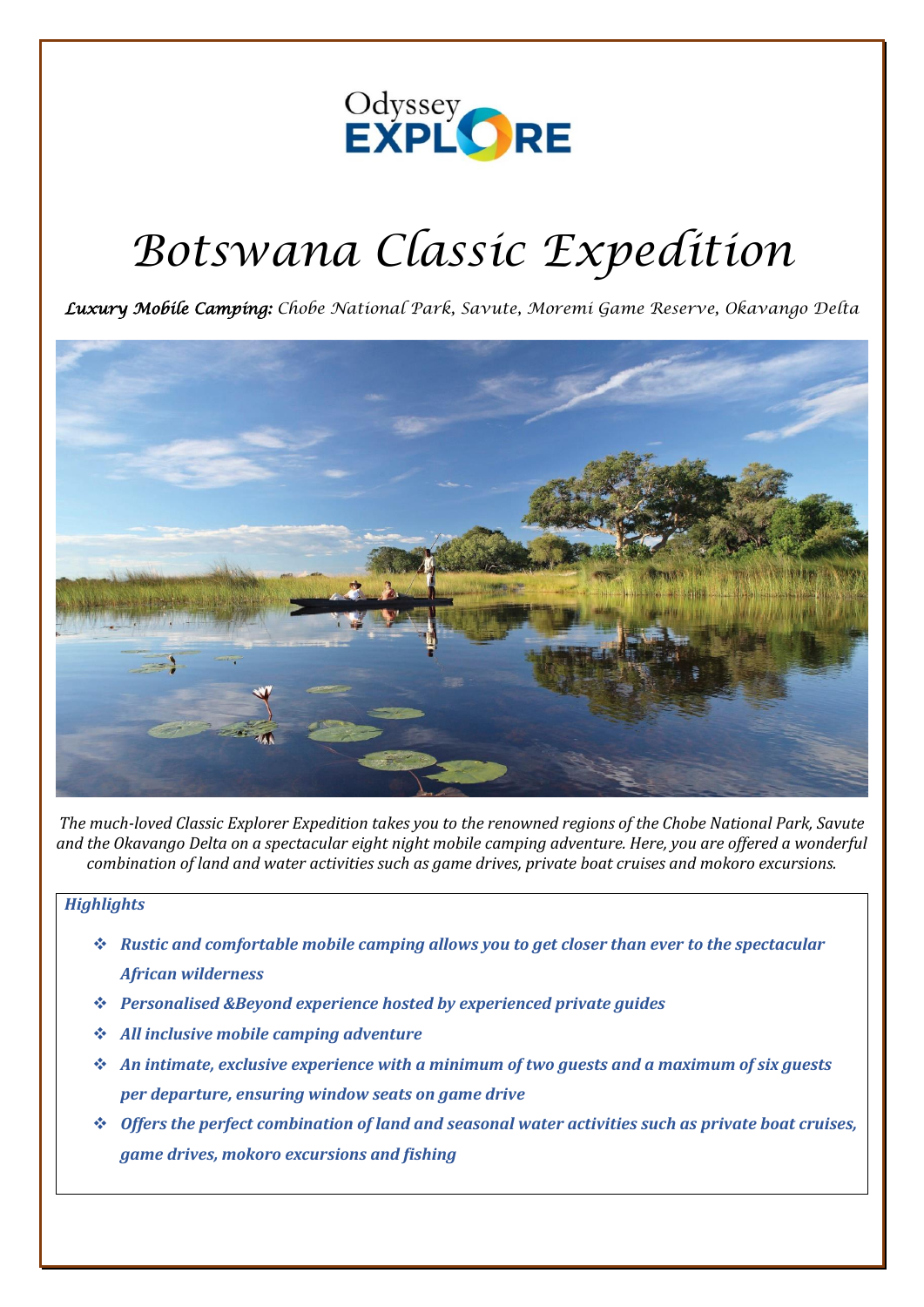# **DAY 1 – Arrival at Kasane Airport**

Your journey begins at Kasane Airport where you will meet your private guide who will accompany you throughout your adventure. Your guide will then drive you to a secluded camp site in Chobe National Park, where you will spend two nights.

### **Day 2 Chobe National Park**



Chobe National Park is home to thrilling action-packed wildlife interactions and the largest concentration of elephants in Africa. Here you can embark on thrilling game drives and enjoy a spectacular private boat cruise on the Chobe River. Experience unforgettable game drives and private boat cruises on the Chobe River

### **DAY 3 - 4 Savute**



The next leg of your tour will be a game drive transfer that will take you into the beautiful Savute area of the Chobe National Park. Here, surrounded by pristine wilderness, you will spend two nights at a mobile camp, however during the months of February and April you will be unwinding at the delightful &Beyond Savute Under Canvas in more spacious meru style tents. Offering five tents, &Beyond Savute Under Canvas allows you to interact with other guests that may be staying there during your expedition, the ideal time to swap stories of your captivating safari. The area is known for its large prides of lion, African wild dog, leopard and spotted hyena that prowl the landscape in search of prey. Adventures in the Savute include game drives and the opportunity to see volcanic outcrops and Bushmen paintings.

### **DAY 5 - 6 Moremi Game Reserve, Okavango Delta**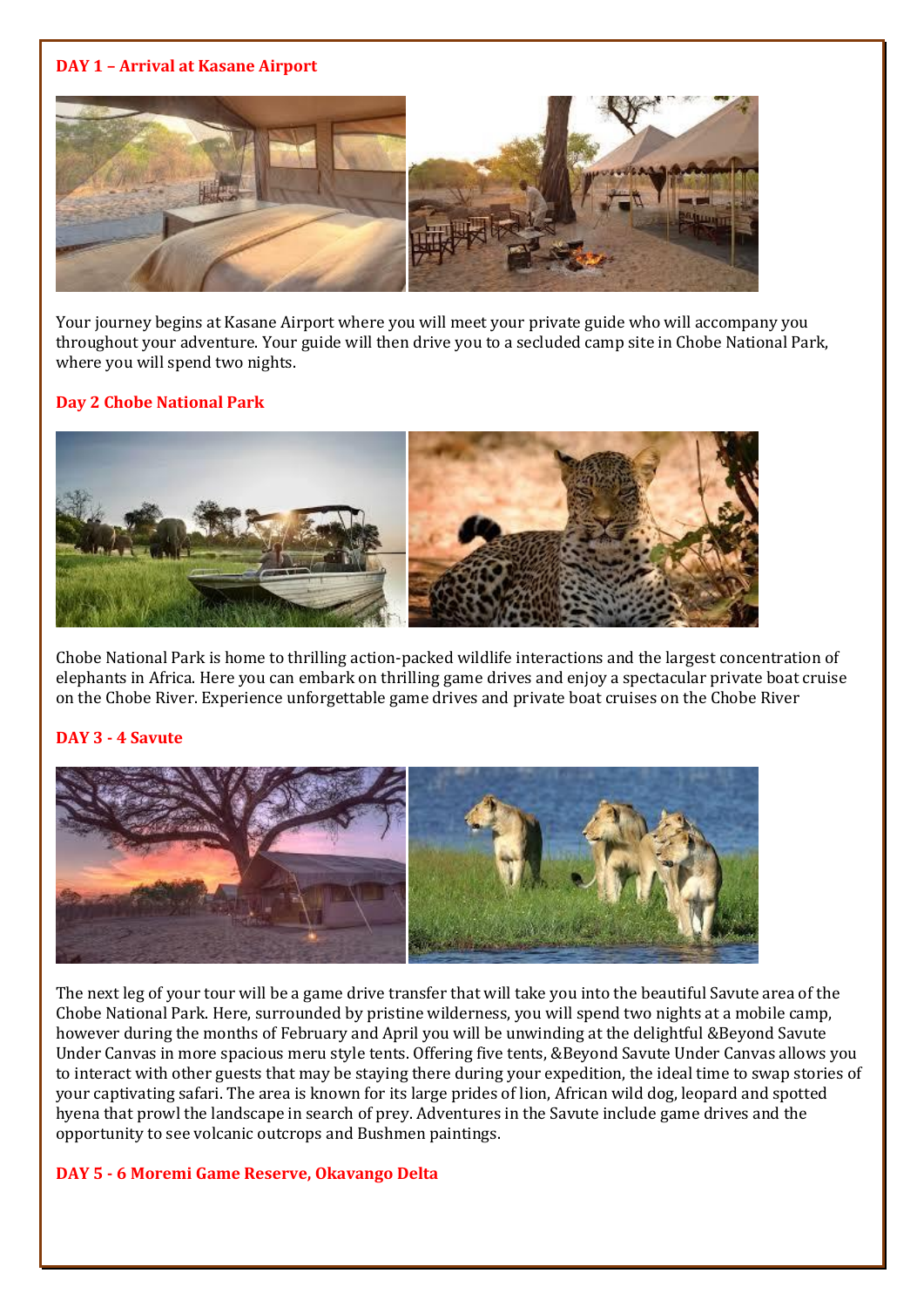

After exploring the Savute, you will embark on a scenic game drive to the glorious Moremi Game Reserve within the Okavango Delta for a two night stay, where you will be spoilt for choice with the assortment of excellent wildlife sightings in the area. This particular region of the Delta offers some of the best wildlife encounters where you can see lion, leopard, African wild dog, kudu, elephant, semi-aquatic lechwe, hippo and giraffe.

### **DAY 7 - 8 Okavango Delta**



On the final leg of your journey, you will be flown to the famous Nxabega concession in the Okavango Delta. Here you will spend two nights at the Expeditions camp site. Experience an adventure-filled mix of water and land activities from game drives to mokoro and catchand-release fishing. Please note that the water based activities are seasonal.

### **DAY 9 – Departure from Maun International Airport**

Today, your guide will accompany you to Maun and will wave a fond farewell as you board your flight homeward from Maun International Airport.

\*\*\* Return home with wonderful memories \*\*\*

**Price per person on a twin-sharing basis: from US\$ 4440**

### **Dates**

- ➢ **12th February 2020**
- ➢ **7th | 19th March 2020**
- ➢ **1st | 8th | 20th April 2020**
- ➢ **7th | 9th | 19th | 25th | 31st May 2020**
- ➢ **12th | 14th | 20th | 22nd | 24th | 30th June 2020**
- ➢ **4th | 8th | 20th | 30th October 2020**
- ➢ **3rd | 5th | 13th | 23rd November 2020**
- ➢ **3rd | 23rd | 29th December 2020**